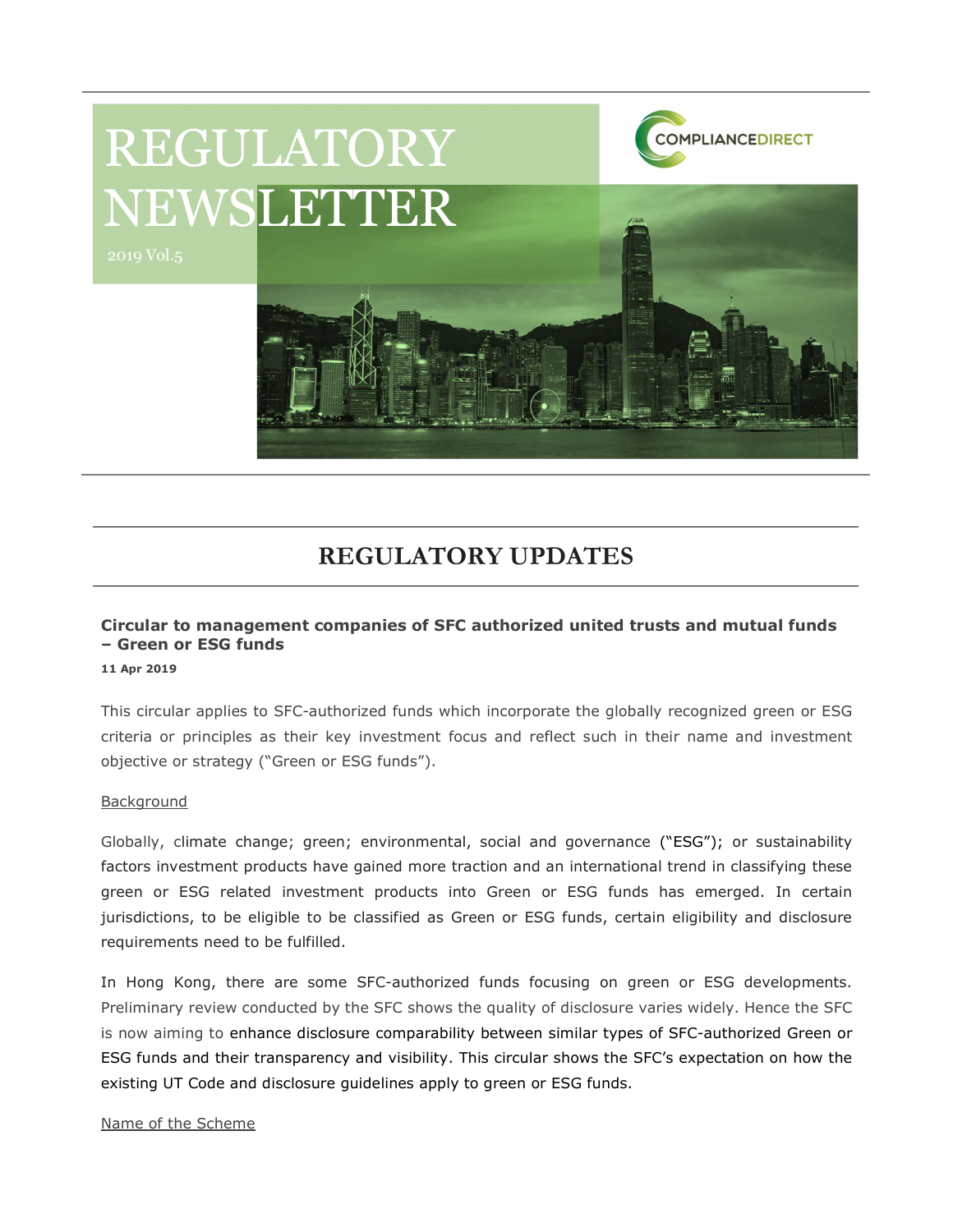A Green or ESG fund should invest primarily in investments which are green or ESG focused. Green or ESG funds may adopt common ESG investment strategies.

A fund is deemed to "invest primarily" in investments which are green or ESG focused if:

- it adopts screening strategies or thematic investment strategies, and can demonstrate that at least 70% of its total net asset value is invested in green or ESG related investment focus; or
- it adopts other strategies, and can demonstrate to the SFC, on how the fund could comply with this requirement.

### Disclosure Requirements

The SFC expects the offering documents of the Green or ESG funds to disclose the following:

- a) A description of the key investment focus and targeted objective of the Green or ESG funds;
- b) A description of the investment strategies adopted by the Green or ESG fund, including but not limited to:
	- a. the relevant green or ESG criteria or principles considered
	- b. the expected exposure to the securities or other investments that reflect the stated green or ESG investment focus
	- c. the investment selection process and criteria adopted by the Green or ESG fund;
- c) a description of whether an exclusion policy is adopted by the Green or ESG fund and types of exclusion;
- d) a description of risks associated with Green or ESG fund's investment theme; and
- e) any other information, considered necessary by the manager.

### **Implementation**

Existing SFC-authorized funds or new funds seeking the SFC authorization which fall within the scope are required to provide a confirmation to the SFC in the form of:

- a) self-confirmation of compliance; or
- b) confirmation supported with independent third-party certification or fund label to demonstrate compliance.

For existing SFC-authorized funds to be classified as a Green or ESG fund pursuant to this circular, managers should review the fund's offering documents, and make necessary updates and revisions no later than 31 December 2019.

For new funds seeking SFC's authorization to be classified as a Green or ESG fund, managers should observe the requirements set out in this circular in addition to following the SFC Handbook for Unit Trusts and Mutual Funds, Investment-Linked Assurance Schemes and Unlisted Structured Investment Products (including the UT Code).

View Circular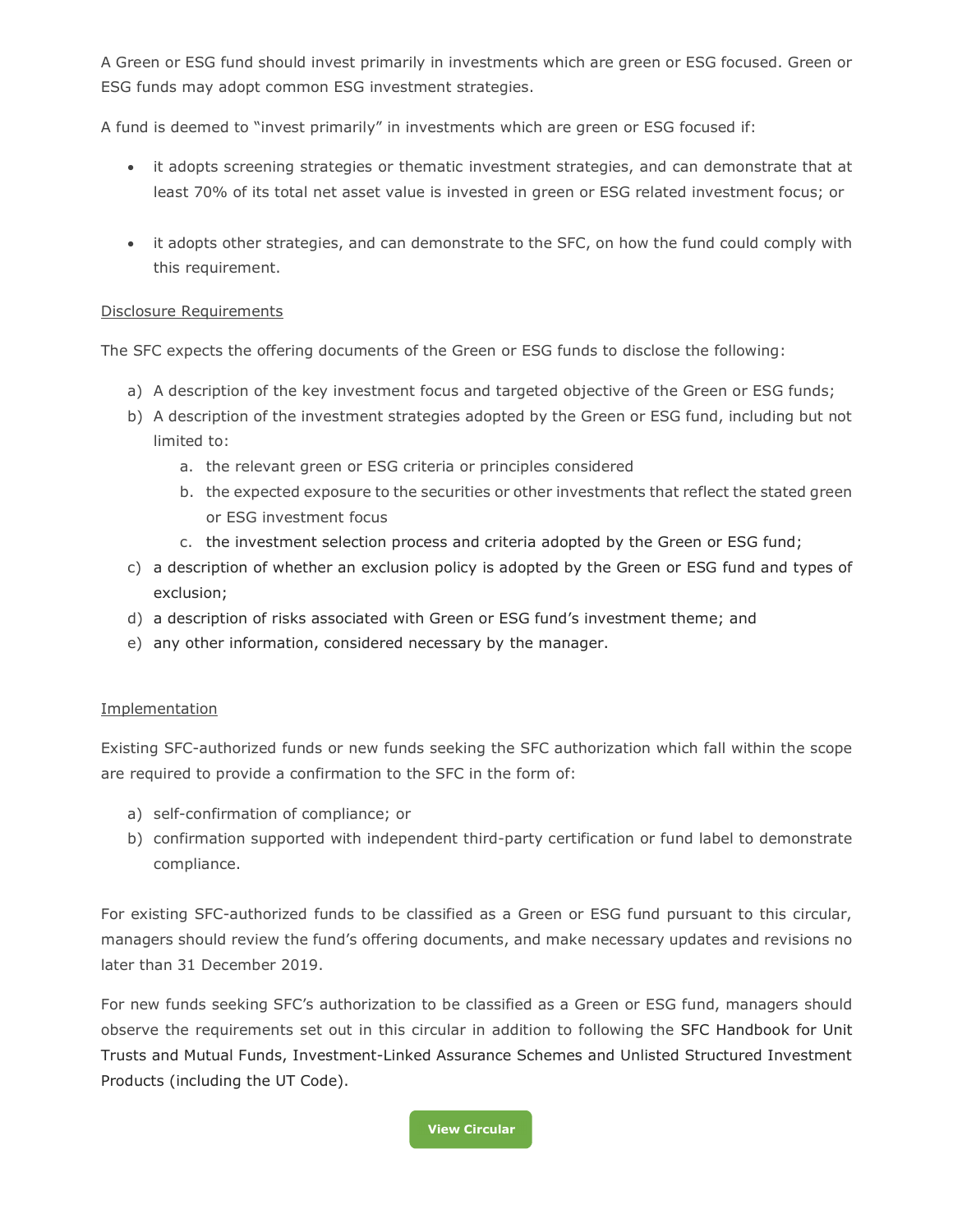#### SFC concludes consultation on securities margin financing

4 Apr 2019

The SFC has released consultation conclusions on proposed Guidelines for Securities Margin Financing Activities. The conclusion shows there is general support of the SFC's initiative to provide guidance on the risk management practices expected of brokers when they provide securities margin financing.

Under the new guidelines, brokers should:

- ensure compliance with the maximum total margin loans-to-capital multiple (i.e. 5x) to avoid excessive leverage;
- control the concentration risks posed by holding individual or connected securities as collateral;
- control the concentration risks posed by significant exposure to margin clients; and
- set prudent triggers for margin calls and strictly enforce margin call policies.

This guidance is provided to help brokers set prudent haircut percentages for securities acceptable as collateral and conduct stress testing to assess the financial impact of their securities margin financing activities.

The quideline will take effect on 4 October 2019.

View Circular

# ENFORCEMENT NEWS

## The SFC reprimands and fines Nine Masts Capital Limited \$1.2 million over naked short selling

The SFC found Nine Masts had received confirmation The SFC found Guosen had failed to comply with Antifrom a placing agent that it would be allotted 32 million placing shares of Yuzhou. Shortly after the confirmation, Nine Masts sold the 10,633,000 Yuzhou shares, without placing the sell, and the placing had not been completed. Guosen's senior management.

## The SFC bans former responsible officer of Guosen Securities (HK) Brokerage Company, Limited for 10 months

actually having any existing Yuzhou shares at the time of failure to discharge his duties as an RO and a member of money laundering ("AML") and counter financing of terrorism ("CFT") regulatory requirements when handling third party fund deposits. And the breach was due to Su's